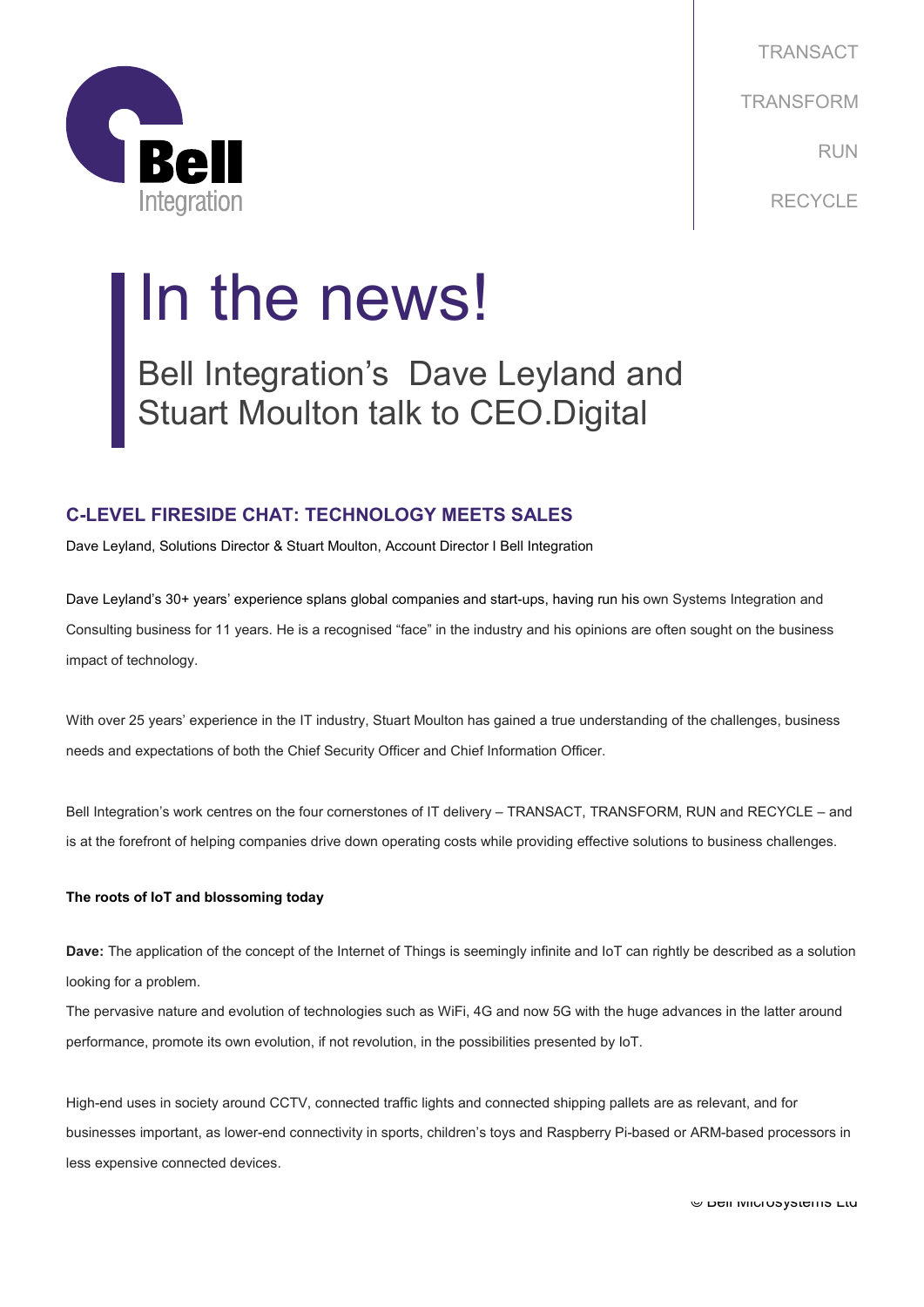All present a huge business opportunity for the mindful entrepreneur in the application of IoT to any area of living in 2019 that benefits from global connectivity.

## **The need for scale in the IoT world**

**Stuart:** IoT devices, through their potential numeracy in any application in the 100's of thousands and into multi millions, through devices connected to access covers into road sewers to sensors in fields for farming demand the ability to scale. Most IoT connectivity projects in their early stages have only a vague concept of the number of potential end points which may need to be connected and controlled for a full roll out.

This introduces a number of requirements for successful projects around scale, managed connectivity, in the support interface and as importantly, the data analytics and analysis of the log data coming from the sensors to turn that data into actionable and informative data patterns that can be understood and leveraged.

Indeed, a successful IoT programme is, potentially, very much the victim of its own success as further derivatives on the core idea are introduced and build on the original concept. Scalability is key.

### **The role of the cloud**

**Dave:** This then plays very much to the nature of the cloud environments where flexibility, agility and scalability are the cornerstones of the cloud concept.

Cloud environments can be simply initialised in a proof of concept stage to disprove or prove a use case, when proved brought into production and gradually scaled up as needed in order to support the growing IoT estate requirements and potentially scaled back if, for example, the IoT programme is seasonal such as soil monitoring or as in a well published case, the monitoring of calving livestock.

#### **The resilience of IoT and the importance of cyber security**

**Stuart:** This area is potentially the biggest threat to the IoT delivering to its glorious full potential.

The very nature of the concept of IoT, the idea of connecting diverse and vastly different devices to the internet, exposes organisations to increased threat from cyber-attack. As well as expanding the attack surface exposed to cyber space many of these connected devices come with rudimentary cyber security defences, some legacy devices later adapted for connection to